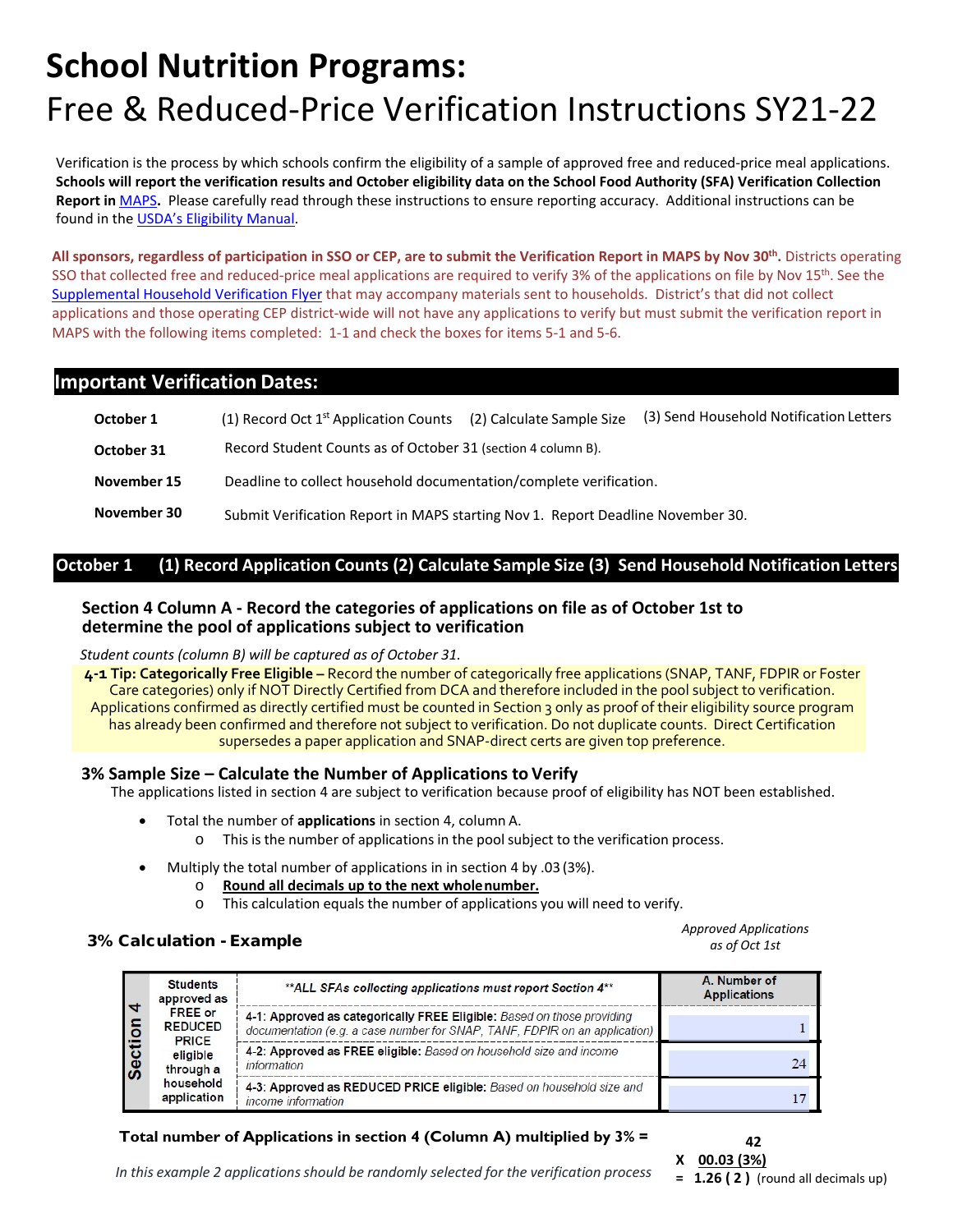### **Method of Verification -**

Dependent upon on the percent of household applications that responded to last year's verification process. If during last year's verification process:

- **80% or more of the household's responded**, your district may conduct the Random (Alternate One) method and randomly select 3% of the approved applications on file to verify.
- **Less than 80% of the household's responded**,your district is required to conduct the Error Prone (Standard) method and select the 3% of applications to verify from those considered "error-prone".
	- Error-Prone Applications Applications within \$100 per month of the Income Eligibility Guidelines.

Draw the 3% verification sample from applications subject to verification (section 4)

### **Send Verification Letters**

- Before sending verification letters, a Confirmation Review must be conducted to ensure accuracy of the initial determination.
	- o Must be a person other than the official who made the initial eligibility determination
	- o Document the confirmation review by the "confirming signature" line of the selected application
- Send the "We Must Check Your Application" letter to selectedhousehold(s)

*Tip: Use the Verification Activity Tracker worksheet to document the process*

- **Deadline to gather/confirm household's proof of eligibility responses by Nov15**
	- o Households have 10 days toreply
	- $\circ$  If no reply, follow-up contact at least 1x (document)
		- Districts with low response rates will be subject to error-prone method the following year
- Send the prototype "We Have Checked Your Application" letter tohouseholds
	- $\circ$  If verification results in higher benefits (e.g., changing from reduced-price to free category), the change is effective immediately and must be implemented no later than 3 operating days later
	- o If verification results in reduced or terminated meal benefits, households must be given 10 calendar days' written advance notice of the change (continue benefits for 10 calendar days)
- Document household responses/nonresponsesin section 5-8 on the Verification form

#### **October 31 Record Student Counts**

Report the number of approved students as of October 31<sup>st</sup> for each category (Sections 1 – 4 Column B) and record counts on the [Verification form.](https://fns-prod.azureedge.net/sites/default/files/FNS-742.pdf) An updated direct certification report should be reviewed on or just prior to October 31<sup>st</sup>.

**1-1:** Enrolled Student Counts – Enter the number of (A.) OPI School Sites and (B.) Total enrolled students as of Oct 31.

**1-2:** Residential Child Care Institutions (RCCIs) must enter the number of sites and students enrolled for each type.

### **Section 2: This section is applicable to CEP/Provision 2 sites only**

**2-3: CEP Sites** – Enter the number of (A.) Schools and (B.) Students participating in CEP If ALL school sites are Provision 2, CEP or RCCI check items 3-1 & 5-1 and you are finished. If only SOME of the school district's sites participate in Provision 2 or CEP, report as follows:

- Section 3-2: Report SNAP-only direct certification data for the schools NOT participatingin CEP/Provision 2
- Report remaining fields and all other applicable Sections for schools NOT participating in CEP/Provision 2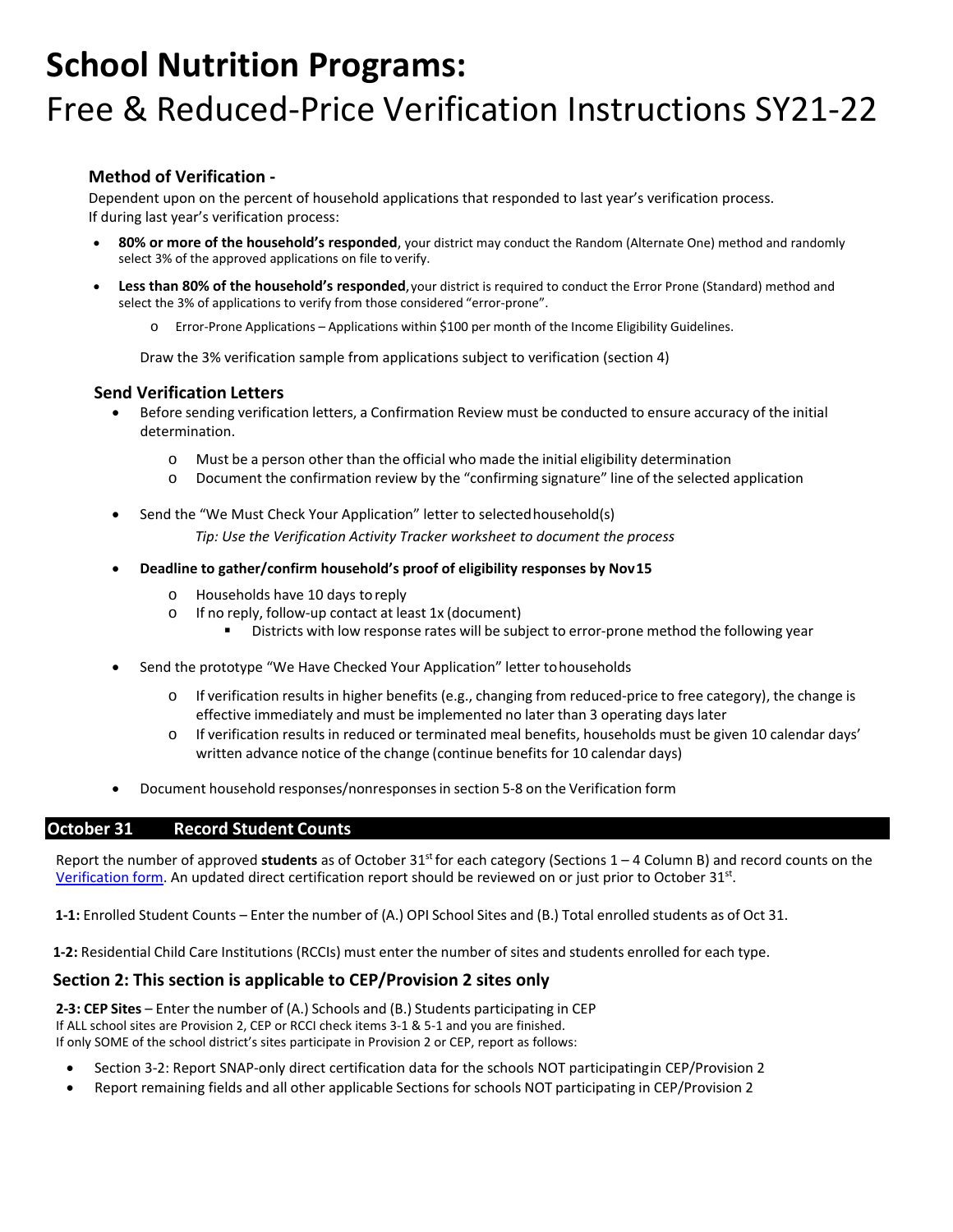# **Section 3-B: Student Counts - Directly Certified as of Oct 31**

Students in Section 3 are NOT subject to verification because proof of eligibility has already been confirmed. Students can only be counted as being in one category

**3-1:** Leave 3-1 blank (unless *all* school sites are CEP/Provision 2 or RCCI)

#### **3-2 B: Students SNAP Directly Certified in DCA** *(SNAP Direct Cert supersedes all other eligible categories)*

When a student is Directly Certified through DCA that eligibility supersedes all other information on file (such as household application or letter from the SNAP agency) and the student should be counted as directly certified. If a student is directly certified with SNAP and another program (e.g. Foster Care), SNAP should be given preference. Directly Certified students are not subject to the verification process as proof of eligibility has already been confirmed. Students can only be counted in one category.

*Item 3-2 will auto-populate the number of SNAP DC from DCA as of Oct31 in the MAPS system. Please review for accuracy.*

*3-3* **B: Students Directly Certified by other source categories**: TANF, FDPIR, homeless, migrant, runaway & foster (proof of participant eligibility confirmed by source or through DCA system). *This item will also auto-populate a count from DCA.*

**3-4 B: Categorically Free Students by household submission of SNAP letter only.** SNAP Letters that were also validated in the DCA system as directly certified should be counted in 3-2 B as SNAP directly cert only (do not count in both places).

| ຕ<br>Sectio | <b>Students</b><br>approved as<br><b>FREE</b> eligible<br><b>NOT subject</b><br>to<br>verification | "ALL SFAs must report Section 3 or check box 3-1 if applicable"*<br>3-1: Check the box only if all schools and/or RCCIs in the SFA were not required to perform direct<br>certification with SNAP (i.e. NON BASE year Provision 2/3 for all schools)                                                                                                                                                                                               | <b>B.</b> Number of<br><b>FREE Students</b> |
|-------------|----------------------------------------------------------------------------------------------------|----------------------------------------------------------------------------------------------------------------------------------------------------------------------------------------------------------------------------------------------------------------------------------------------------------------------------------------------------------------------------------------------------------------------------------------------------|---------------------------------------------|
|             |                                                                                                    | 3-2: Students directly certified through Supplemental Nutrition Assistance Program (SNAP): Do not<br>include students certified with SNAP through the letter method.                                                                                                                                                                                                                                                                               |                                             |
|             |                                                                                                    | 3-3: Students directly certified through other programs: Include those directly certified through<br>Temporary Assistance for Needy Families (TANF), Food Distribution Program on Indian Reservations<br>(FDPIR), or Medicaid (if applicable); those documented as homeless, migrant, runaway, foster, Head Start,<br>Pre-K Even Start, or non-applicant but approved by local officials. DO NOT include SNAP students<br>already reported in 3-2. |                                             |
|             |                                                                                                    | 3-4: Students certified categorically FREE eligible through SNAP letter method: Include students<br>certified for free meals through the family providing a letter from the SNAP agency.                                                                                                                                                                                                                                                           |                                             |

### **Section 4-B: Student Counts – Categorical/Income Free & Reduced as of Oct 31**

**4-1 B: Categorically Free Students** - **Application listing a Case Number** *only* **(SNAP, TANF, FDPIR or Foster Care)** Students reported as Categorically Free have NOT been confirmed as Directly Certified in DCA and are subject to the verification process because proof of eligibility has not been confirmed by source records. **Categorically Free Students that have been confirmed in DCA are considered Directly Certified and should be recorded in section 3.**

#### **4-2 B:** Report the number of **Free Income based Students**

**4-3 B:** Report the number of **Reduced-Price Students**

| +<br>le<br>ါဖိ | <b>Students</b><br>approved as                   | **ALL SFAs collecting applications must report Section 4**                                                                                           | A. Number of<br><b>Applications</b> | <b>B.</b> Number<br>of Students |
|----------------|--------------------------------------------------|------------------------------------------------------------------------------------------------------------------------------------------------------|-------------------------------------|---------------------------------|
|                | <b>FREE</b> or<br><b>REDUCED</b><br><b>PRICE</b> | 4-1: Approved as categorically FREE Eligible: Based on those providing<br>documentation (e.g. a case number for SNAP, TANF, FDPIR on an application) |                                     |                                 |
|                | eligible<br>through a                            | 4-2 Approved as FREE eligible: Based on household size and income<br>information                                                                     | 24                                  |                                 |
|                | household<br>application                         | 4-3: Approved as REDUCED PRICE eligible: Based on household size and<br>income information                                                           |                                     | 30                              |
|                |                                                  |                                                                                                                                                      |                                     |                                 |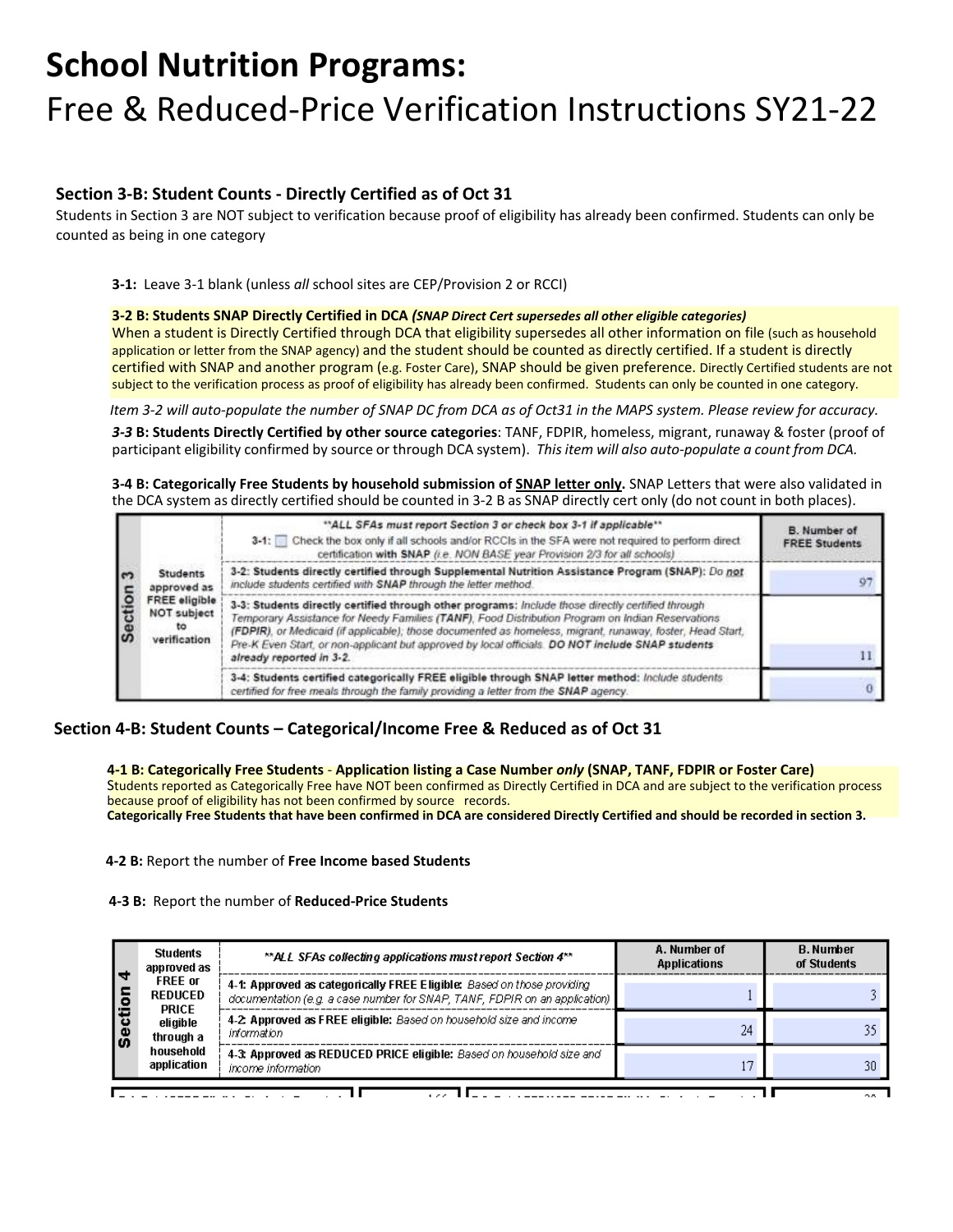# **Section 5 – Verification Process & Results**

**5-1:** Only check the box if **all** school sites are exempt from the verification process. Types of schools exempt to the Verification process include CEP, Provision 2, Residential Child Care Institutions and Milkonly.

#### **5-2: Household documentation and correspondence must be completed by November 15th.**

If you are unable to complete the verification process by November 15, the district must submit a written request to this deadline. Se[e the Verification Deadline Extension Request form](http://opi.mt.gov/PDF/SchoolFood/Forms/Verify/VerifyDeadlineExtensionReqFrm.pdf) online.

**5-3:** For further information, see page 2 for the Method of Verification details and reference the Eligibility Manual

**5-4:** Only report the number of Error-Prone Applications on **if during last year's verification process,** less than 80% of the households responded and your district is required to conduct the Alternate One/Error-Prone method.

#### **5-5: Report the number of Applications Verified**

- This number should reflect the calculation on page 1
	- o Total of Section 4 Column A multiplied by 3% round all decimalsup
- This number should also equal the total number of verified applications in Section5-8



**5-6: Direct Verification** – Using records from public agencies to verify proof of income and/or program participation From the application(s) *selected for the verification process, if none* were validated as directly certified in DCA or confirmed with agency records, check the box.

**5-7: Confirmed through Direct Verification** - Only report counts in this section if applications selected for the verification process were directly verified/confirmed with agency records.

| **ALL SFAs must report 5-7 or check box 5-6 if applicable**<br>Check the box if direct verification was not conducted in the SFA, (i.e. not one of the<br>5-61 L<br>schools and/or RCCIs in the SFA performed direct verification). If 5-6 is checked, skip 5-7. |                                                                      |                        | A. Number of<br>Applications | <b>B. Number</b><br>of Students |
|------------------------------------------------------------------------------------------------------------------------------------------------------------------------------------------------------------------------------------------------------------------|----------------------------------------------------------------------|------------------------|------------------------------|---------------------------------|
| היו                                                                                                                                                                                                                                                              | Report if FREE and/or REDUCED PRICE eligibility is confirmed through | 5-7: Confirmed through |                              |                                 |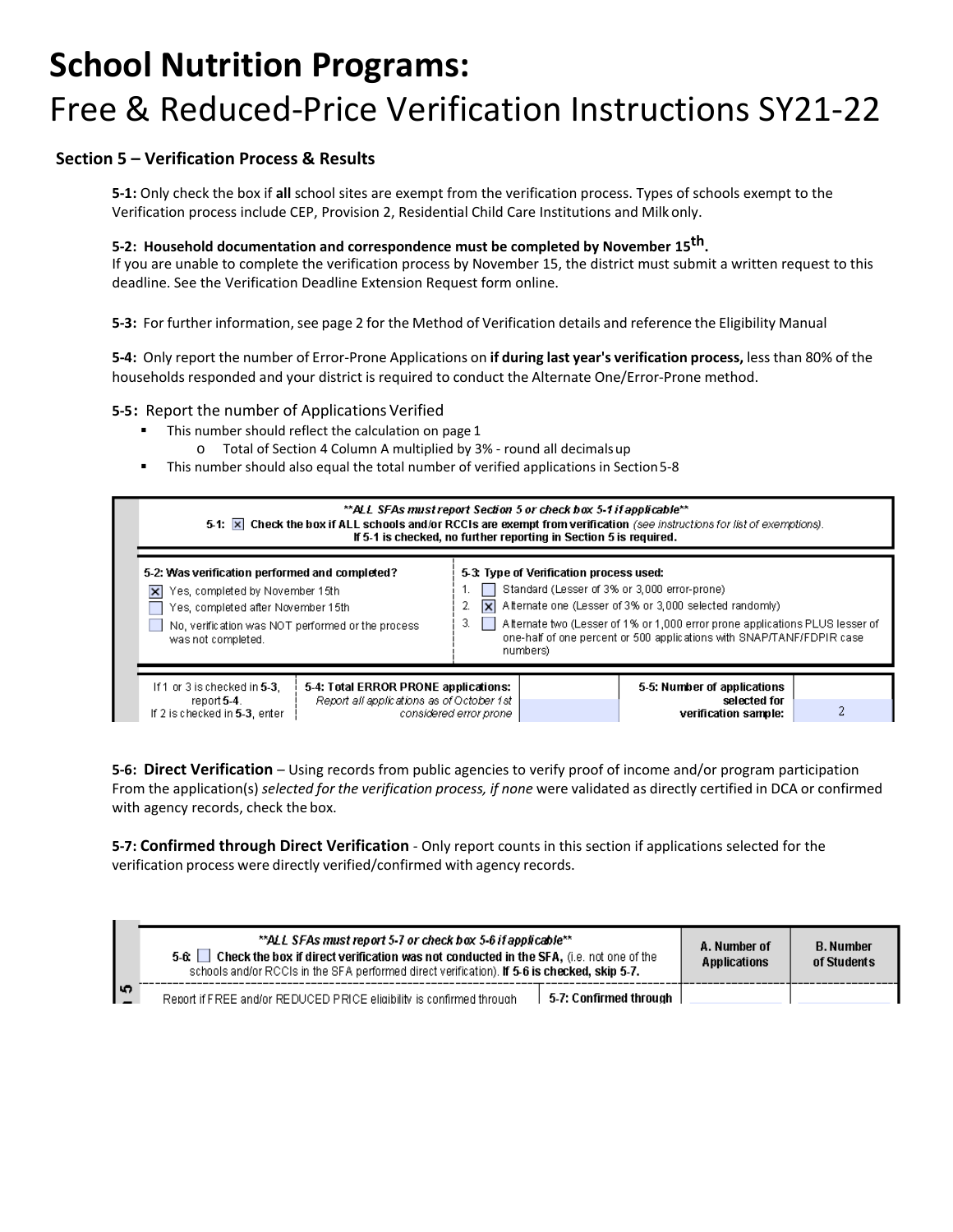# **Nov 30 Submit Verification Report in MAPS System**

Submit the SFA Verification Collection Report online through [MAPS.](https://montanaopi.cnpus.com/Prod/Splash.aspx) **The electronic Verification Report will be available in MAPS November 1st-30th. Paper Versions Will Not Be Accepted.** Th[e PDF/paper version of the form](https://fns-prod.azureedge.net/sites/default/files/FNS-742.pdf) is available as a worksheet only.

#### **Locate the Verification Report in MAPS:**

| 1. | Select the 'Application' menu           | <b>School Nutrition Programs</b><br><b>MONTANA</b>                                                                                                                                                                                                                                         |                                                                                                                                                                                                                                          |                                                                         |                                               |  |
|----|-----------------------------------------|--------------------------------------------------------------------------------------------------------------------------------------------------------------------------------------------------------------------------------------------------------------------------------------------|------------------------------------------------------------------------------------------------------------------------------------------------------------------------------------------------------------------------------------------|-------------------------------------------------------------------------|-----------------------------------------------|--|
| 2. | Then click on the 'Verification Report' | <b>Agreement and Payment System</b>                                                                                                                                                                                                                                                        |                                                                                                                                                                                                                                          |                                                                         |                                               |  |
|    |                                         |                                                                                                                                                                                                                                                                                            | Claims   Compliance   Reports   My Training   Search                                                                                                                                                                                     |                                                                         | Year   Help   Log Out<br>$F_{\text{regrams}}$ |  |
|    |                                         |                                                                                                                                                                                                                                                                                            |                                                                                                                                                                                                                                          |                                                                         | School Year: 2021 - 2022                      |  |
|    |                                         | Item                                                                                                                                                                                                                                                                                       | <b>Description</b>                                                                                                                                                                                                                       |                                                                         |                                               |  |
|    |                                         | <b>Application Packet</b>                                                                                                                                                                                                                                                                  | Applications Forms (Sponsor and Site)                                                                                                                                                                                                    |                                                                         |                                               |  |
|    |                                         | Verification Report                                                                                                                                                                                                                                                                        | Mandatory Annual Verification Report                                                                                                                                                                                                     |                                                                         |                                               |  |
|    |                                         | Food Safety Inspections                                                                                                                                                                                                                                                                    |                                                                                                                                                                                                                                          | Number of Food Safety Inspections by Site                               |                                               |  |
|    |                                         | <b>FFVP Grants</b>                                                                                                                                                                                                                                                                         | Fresh Fruit and Vegetable Grants                                                                                                                                                                                                         |                                                                         |                                               |  |
|    |                                         | FFVP Grant Overview                                                                                                                                                                                                                                                                        |                                                                                                                                                                                                                                          | Fresh Fruit and Vegetable Program Grant Information by Site Overview    |                                               |  |
|    |                                         | Financial Report                                                                                                                                                                                                                                                                           |                                                                                                                                                                                                                                          | School Food Annual Revenues and Expenditures Report                     |                                               |  |
|    |                                         | <b>Site Enrollment</b>                                                                                                                                                                                                                                                                     |                                                                                                                                                                                                                                          | Site Student Enrollment and Free/Reduced Eligibility from October Claim |                                               |  |
|    |                                         | Community Eligibility Provision                                                                                                                                                                                                                                                            |                                                                                                                                                                                                                                          | Enrollment and Eligibility for Community Eligibility Provision          |                                               |  |
|    |                                         | Download Forms                                                                                                                                                                                                                                                                             | Forms Available for Downloading                                                                                                                                                                                                          |                                                                         |                                               |  |
|    |                                         | Document Library                                                                                                                                                                                                                                                                           |                                                                                                                                                                                                                                          | Library containing downloadable documents and urls                      |                                               |  |
|    |                                         |                                                                                                                                                                                                                                                                                            |                                                                                                                                                                                                                                          |                                                                         |                                               |  |
| 3. | Click Modify Next to SY21-22            | <b>Applications</b><br>Claims<br>Applications ><br>8801 Status: Active<br><b>Happy Trails K-12 Schools</b><br>DBA: Peaceful County Treasurer<br>555 406th Street<br>Happy Valley, MT 59999<br>Type of Agency: Educational Institution<br>Type of SNP Organization: Public<br><b>Action</b> | <b>School Nutrition Programs</b><br><b>MONTANA</b><br><b>Agreement and Payment System</b><br>Programs   Year   Help   Log Out<br>Compliance<br>My Training   Search<br>Reports<br>School Year: 2021 - 2022<br><b>Verification Report</b> |                                                                         |                                               |  |
|    |                                         | Modify                                                                                                                                                                                                                                                                                     | <b>School Year</b><br>$2021 - 2022$                                                                                                                                                                                                      | <b>Received Date</b>                                                    | <b>Status</b><br>Not Started                  |  |
|    |                                         | View                                                                                                                                                                                                                                                                                       | $2020 - 2021$                                                                                                                                                                                                                            | 02/26/2021                                                              | Submitted                                     |  |
|    |                                         |                                                                                                                                                                                                                                                                                            |                                                                                                                                                                                                                                          |                                                                         |                                               |  |
|    |                                         | View                                                                                                                                                                                                                                                                                       | 2019 - 2020                                                                                                                                                                                                                              | 03/25/2020                                                              | Submitted                                     |  |
|    |                                         | View                                                                                                                                                                                                                                                                                       | $2018 - 2019$                                                                                                                                                                                                                            | 11/13/2018                                                              | Submitted                                     |  |
|    |                                         | View                                                                                                                                                                                                                                                                                       | $2017 - 2018$                                                                                                                                                                                                                            | 11/06/2017                                                              | Submitted                                     |  |
|    |                                         | $<$ Back                                                                                                                                                                                                                                                                                   |                                                                                                                                                                                                                                          |                                                                         |                                               |  |
|    |                                         |                                                                                                                                                                                                                                                                                            |                                                                                                                                                                                                                                          |                                                                         |                                               |  |